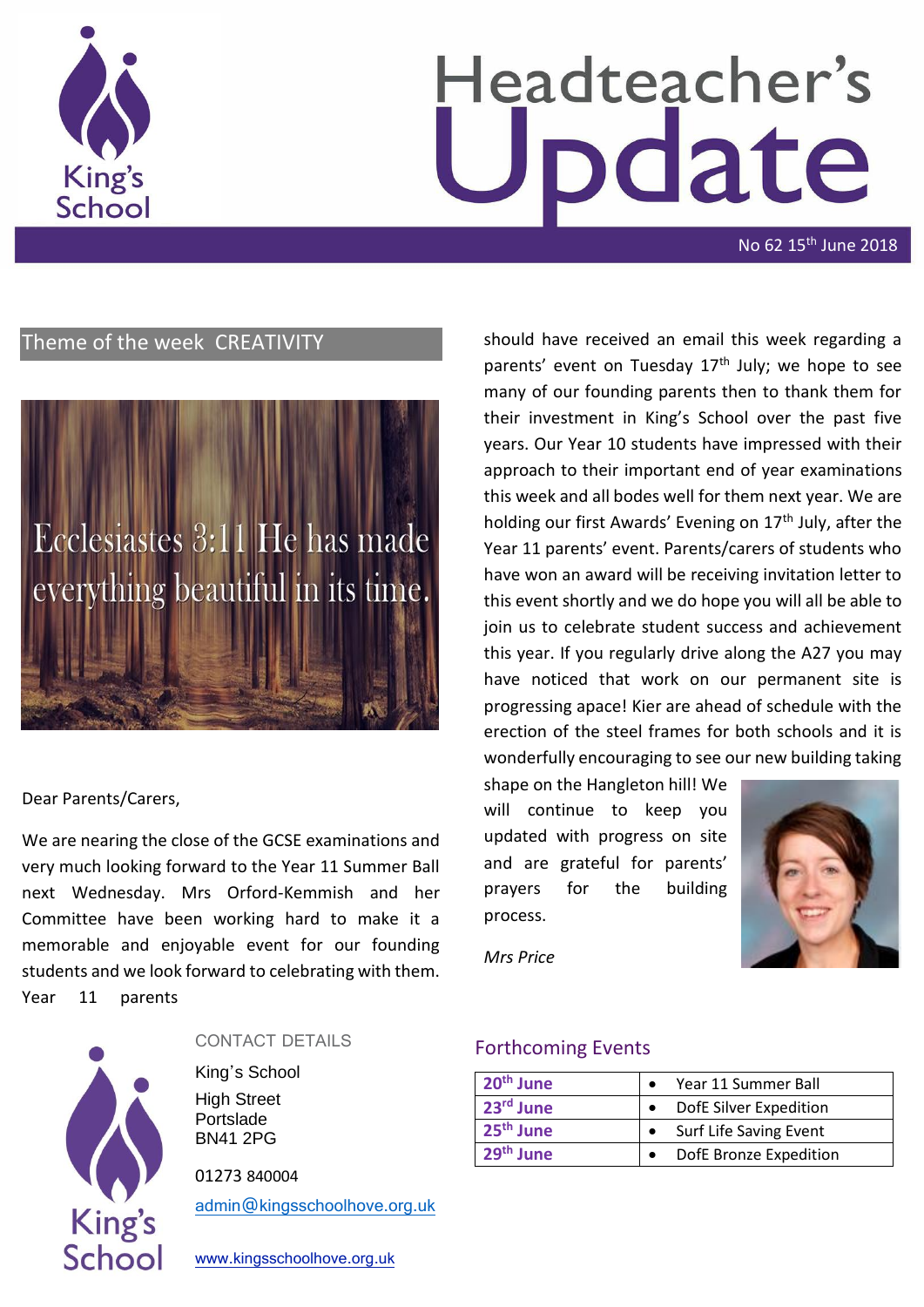#### Students of the Week



Our Key Stage 3 student of the week is Noah in Year 8. Noah has been helping organise teams for the school sports day, and has shown great leadership skils during the process. Thank you Noah!

Skye in Year 10 is our Key Stage 4 student of the week. Skye has been putting in an outstanding effort with her Duke of Edinburgh Award, and has been a great team member. Well done Skye!



#### Live Streaming- Safeguarding for Parents

Live streaming is a popular feature of lots apps and platforms. By understanding the risks of live streaming, we can help children stay safe when they are online. ThinkUKnow has produced a guide to help parents understand why live-streaming is so popular, and how to keep children safe which you may like to read. You can find the article here: [https://www.thinkuknow.co.uk/parents/articles/live](https://safeguardinginschools.us12.list-manage.com/track/click?u=efe032677d94ceba51dd39a7f&id=c99242b37f&e=3ac2ae8cce)[streaming-responding-to-the-risks/](https://safeguardinginschools.us12.list-manage.com/track/click?u=efe032677d94ceba51dd39a7f&id=c99242b37f&e=3ac2ae8cce)

#### PSHE Performance- County Lines

On 4<sup>th</sup> July there will be a Theatre in Education performance of 'County Lines' for Year 9. The company will come in and perform for students in the afternoon as an exention to their PSHE lessons. The session will finish during normal school hours. Year 9 parents will receive a letter about this event in due course.

#### Trip Report- MAGT English visit to the British **Library**

On Thursday 14th June students from KS3 travelled to London to visit the British Library and the Foundling Museum.

During the morning we explored the 'Treasures' room at the British Library, in a workshop which encouraged us to think about the texts we encounter every day and what makes texts valuable. After extracting ourselves from the millions of texts held by the library, we set off for the Foundling Museum.

Established in 1739 by Thomas Coram, the Foundling Hospital was set up to care for babies who were at risk of being abandoned. The museum is very moving, especially the display of tokens left by mothers so they would be able to identify their children if and when they were able to return for them. As one student said, "It makes you realise how lucky we are." Our students were fabulous all day, a real credit to you and our school. We are pleased to share a few photos from the day here and below.



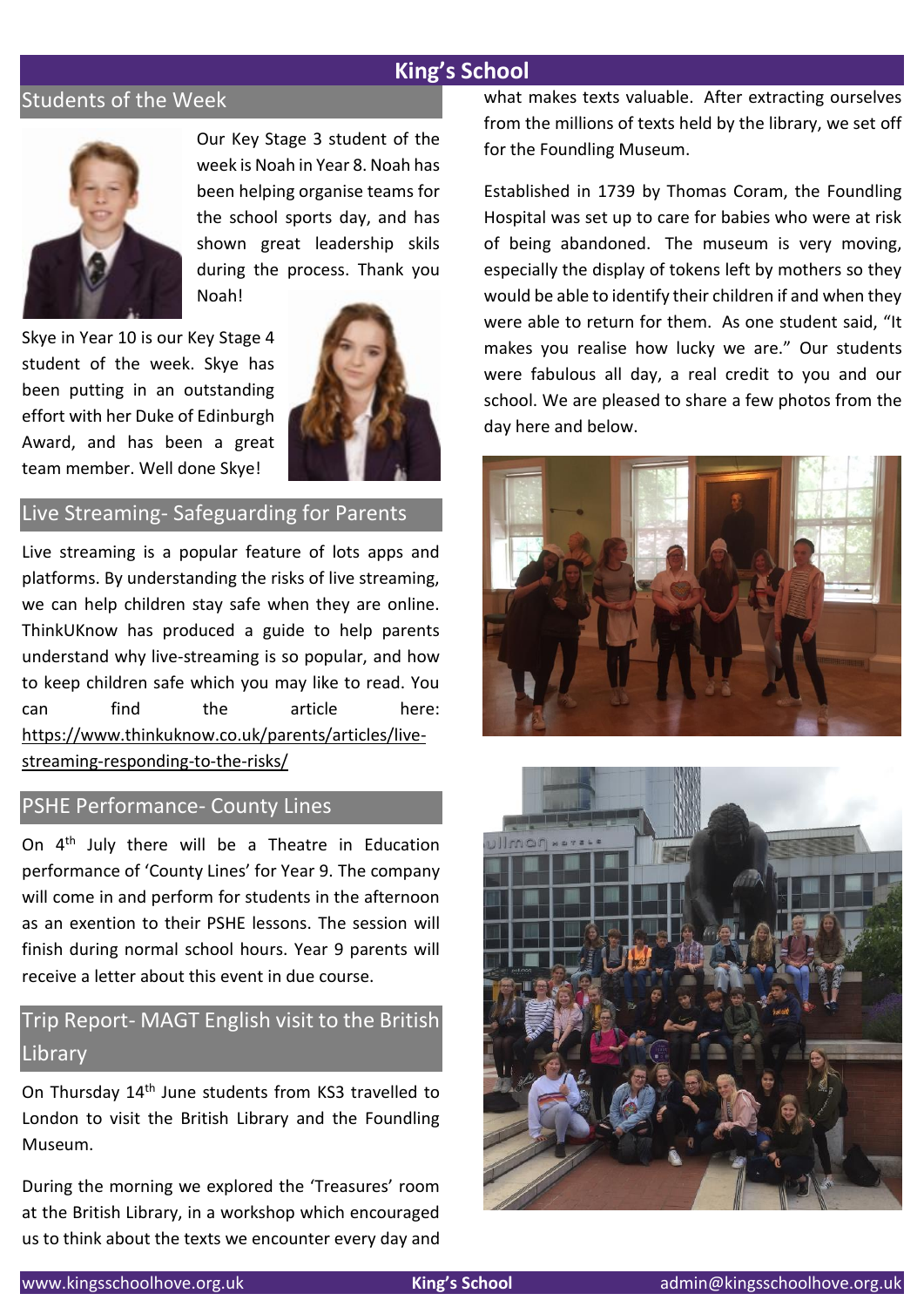

Surf Life-Saving Event- 25<sup>th</sup> June

This week, final letters have been sent to parents for the surf life-saving day on Monday 25<sup>th</sup> June. On 25<sup>th</sup> June. students should arrive in school as normal for 8:30am and should congregate on the playground. Students may come to school dressed in appropriate casual clothing. Students will need to bring their swimming attire (this may be worn under clothing when they arrive in school). If your child has their own wetsuit and wetsuit shoes they should bring these with them (the Surf Life Saving Club has a limited supply for those without). All students should also bring their own sunblock, hat and packed lunch and a refillable water bottle. The day will finish at 3pm and students will be brought back to school by minibus and dismissed from school at approximately 3:30pm. Mr Cornell will remain with students throughout the day.

#### Year 10 Exams Update

Our Year 10 students have taken up the exam baton from the Year 11s and are running with it! Staff at King's have been wonderfully impressed with the students' attitude towards their summer exams. As a cohort they are experiencing sitting papers in our exam hall at the Portslade Baptist Church for the first time and they have done an outstanding job of managing nerves and performing well. Well done to all. We know they are working hard because we see how many pods they have downloaded or streamed from GCSEPod, one of the revision tools that we have set up for them. As a group, they have accessed over 3000 of these short, 5 minute podcasts; with Biology and English Literature being the areas they have accessed the most. This is no coincidence as these are the two major whole cohort exams that students have sat this week. Well done to the following students: Felix M (241 pods), Jordan T (111 pods), Ben L (110 pods) and Skye C-W and Angelica B-L (102 pods), who lead the way with the most pods accessed. If parents would like to see how this resource operates, please go to [www.gcsepod.com](http://www.gcsepod.com/) and click on the parents' option. Again, well done to all of our Year 10 students, who are positioning themselves for success in their GCSEs exams next year.

Exams will continue next week, and students are encouraged to stay focused in their revision and during the assessments themselves as this is excellent preparation for their GCSEs next year. Exam results will be released during the week commencing 25<sup>th</sup> June. All students will be receiving an interim report that will show the grades they achieved in end of year assessments. However, as some elements of the final examinations will be taking place at a later date (such as the Spanish speaking assessments), this will not be sent out until the 18<sup>th</sup> of July.

Parents/carers are asked to ensure that students arrive on time for exams, and have the appropriate equipment (calculators, protractors etc.) where needed. Please note that where students have an exam at the church hall, these may finish a little after 3pm, so there may be a slight delay in students making their way home. A copy of the Year 10 exam timetable can be found below.

|                                 | AМ                | PM                      |
|---------------------------------|-------------------|-------------------------|
| Tuesday 12th                    | Design            | History                 |
| June                            | Technology        |                         |
| Wednesday 13th June             | PE/Sports Science | English Literature      |
| Thursday 14th June              | Geography         | Biology                 |
| Friday 15th June                | Spanish           | Maths (non-calculator)  |
|                                 |                   |                         |
| Monday 18th June                | <b>RP</b>         | <b>Business Studies</b> |
| Tuesday 19th June               | English Language  | Chemistry               |
| Wednesday 20 <sup>th</sup> June | Maths             | Physics                 |
|                                 | (calculator)      |                         |
| Thursday 21st June              | French            | Drama                   |
| Friday 22 <sup>nd</sup> June    | Computer          | Music                   |
|                                 | Science           |                         |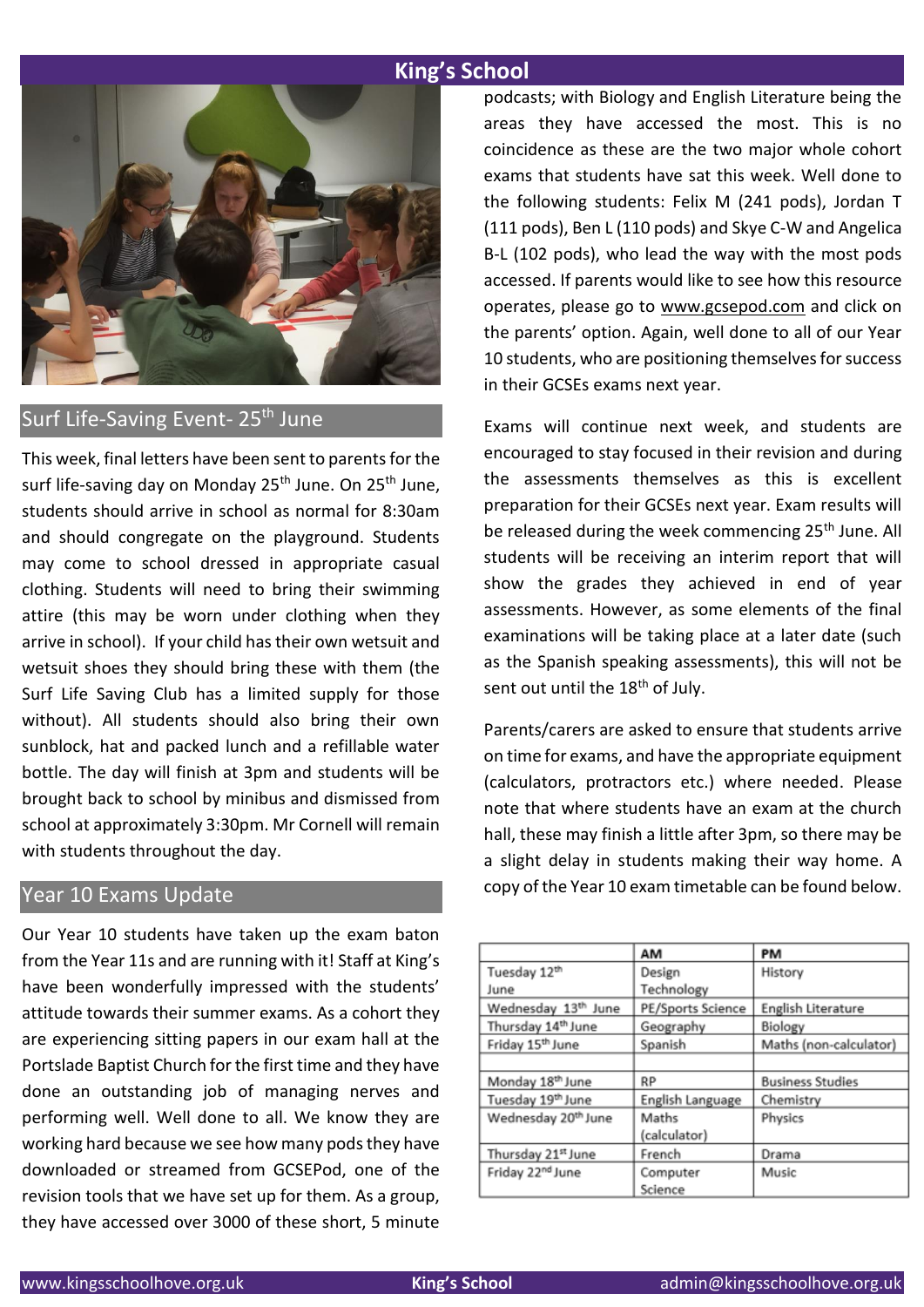#### Year 11 Update

Well done to our Year 11 students! By the time you read this, the majority will have completed their exams. Next week we will only see students who are sitting examinations in Further Maths and Product Design and following that there is the *small* matter of a final Duke of Edinburgh Silver Award for some.

We will miss seeing the faces of our Founding Year Group in and around our school, but we are very much looking forward to seeing them on the evening of Wednesday 20th June 2018 for the Year 11 Summer Ball, which will celebrate the end of the exams and their experience at King's School.

Please could Year 11 parents check their emails for a message about various Year 11 matters that arise at this time in the Year 11 school year. This email deals with details of the return of resources and uniform, trip balances, cashless catering and donations. Essentially, students will need to return any text books, equipment or uniform that they have borrowed and any outstanding trip balances will need to be cleared. It also gives details of how to claim back money from our cashless catering system. If students have any textbooks, play scripts or any other resources which have been purchased for study in Year 11 and are no longer needed, these would also be gratefully received by the school and they can be brought to the school office. Lastly, if you have uniform that is in good condition but you have no use for it, we would be grateful if you could donate it to the school. Please could you wash it and bring it in to the school office.

We will be writing in due course to confirm arrangements for the collection of exam results, but we are looking forward to seeing Year 11 students and their parents in the morning of Thursday 23rd August 2018 to celebrate their successes with them and supporting students with sixth form choices if required.

Once again, we are enormously proud of our Year 11 students, their efforts with their studies and exams and the impact they have made on the school as a whole.

#### New Staff Profile- Mrs Butcher, HoD English

I am delighted to have joined King's this term as the new Head of English. I am passionate about my subject and have been teaching for 15 years. I am really looking forward to working closely with King's students to help them



achieve their very best and I am very excited about settling in and becoming part of your community.

Outside of school, I have a range of interests which include yoga, hiking and playing the guitar.

#### PTA Social

The King's School PTA will be meeting in the Stoneham Pub on Portland Road in Hove from 8pm next Tuesday 19<sup>th</sup> June. Please do come along if you'd like to meet some members of the Committee for a sociable drink and a chat about how you could get involved in the PTA's work. Please feel free to contact Vice-Chair, Mrs Angela Dyer, if you would like any further information on: [angie.dyer1@ntlworld.com](mailto:angie.dyer1@ntlworld.com)

#### Letters Home This Week

**Berlin/Krakow cancellation**. With regret, the proposed visit to Berlin and Krakow for current Year 10 students has been cancelled. Parents who have paid money towards the trip will be refunded. Please contact [finance@kingsschoolhove.org.uk](mailto:finance@kingsschoolhove.org.uk) to discuss refunds.

**Year 11 Housekeeping email**. Families were sent an email outlining the housekeeping requirements for Year 11 as they prepare to move on from King's. This includes dealing with textbooks, uniform, dinner money and school lockers. Please contact [admin@kingsschoolhove.org.uk](mailto:admin@kingsschoolhove.org.uk) if you did not receive this message.

**Year 11 Leavers' Reception Invitation**. Parents/carers of Year 11 students were sent an invitation to a farewell drinks reception on 17<sup>th</sup> July. Please RSVP to [admin@kingsschoolhove.org.uk](mailto:admin@kingsschoolhove.org.uk) if you are able to attend.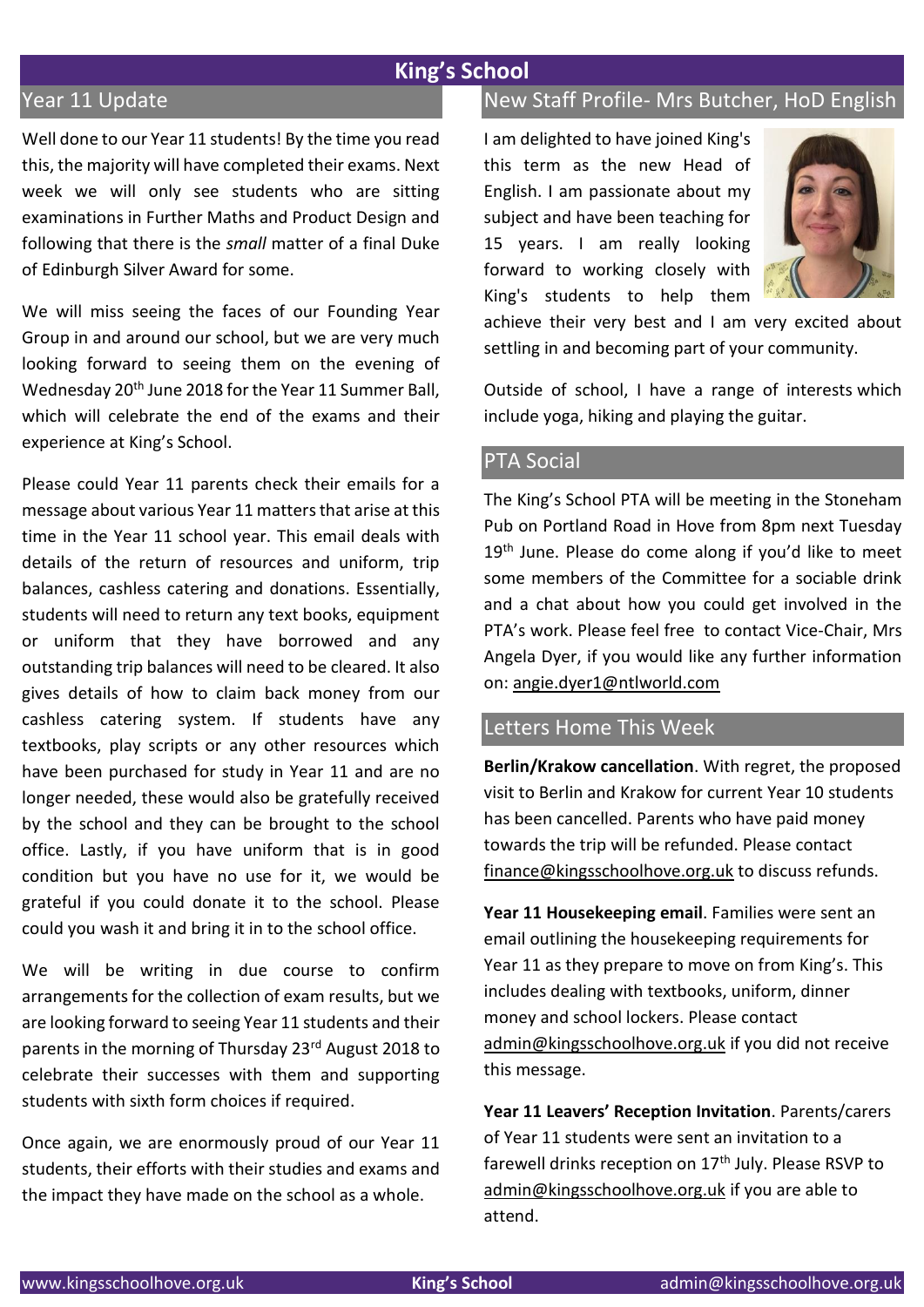Copies of letters sent home can be found via the 'news' section of our website. If you are unable to find a copy of a letter you require, please email the school office.

#### Sports Day Reminder

A reminder that the school sports day will be on  $11<sup>th</sup>$ July, and will take place in part at Withdean Stadium. Please make sure you return permission for your child to take part by **22nd June**. Please ensure you include all details requested on the form, including tutor and homeward journey information.

On sports day, Harrison Catering will be at Withdean Stadium, selling refreshments to students. The menu for this day can be found below. Please note- these will be cash sales only. Students who receive a Free School Meal will have a packed lunch provided for them.

### **HARRISON Celebrate** ood with thought **Sports Day Wednesday 11th July** On sports day at Withdean Stadium, Harrison Catering will be providing the following items for students to buy with cash. **Half Baguettes 85p** Fresh Fruit 40p **Bottled Water Small 65p Bottled Water large £1.05** t to Free School Meals will also<br>acked lunch bag from us. We will be open from 10-11.30 **SEE YOU THERE**

#### Parent Prayer



Thank you for your prayers for our Year 11 students. Give thanks that they have nearly made it to the end of their GCSE exams. Please pray for them as they continue to make decisions about how to spend their time over coming months and next year. Pray for good rest and a fruitful, enjoyable summer.

We will have Year 5 and Year 6 students in school for taster and transition activities over the next two weeks. Be praying for the Year 6 students to settle well, make new friends and feel safe in their new school environment. Pray for us as we plan our taster activities for Year 5; that we would continue to draw students and families to be part of our community.

Our Year 10 students have done really well at settling into the exam routine. Pray for them as they continue with their exams next week, for continued positive attitude and concentration. Pray that these exams would help to focus them as they move into Year 11.

#### Parent Pay

We will soon be moving from Tucasi Schools Cash Office to Parent Pay. Many families will have used this system at primary school, and the transition between systems has been trialed by other RET schools and has been successful. More information on the changeover between systems will be sent home by email shortly.